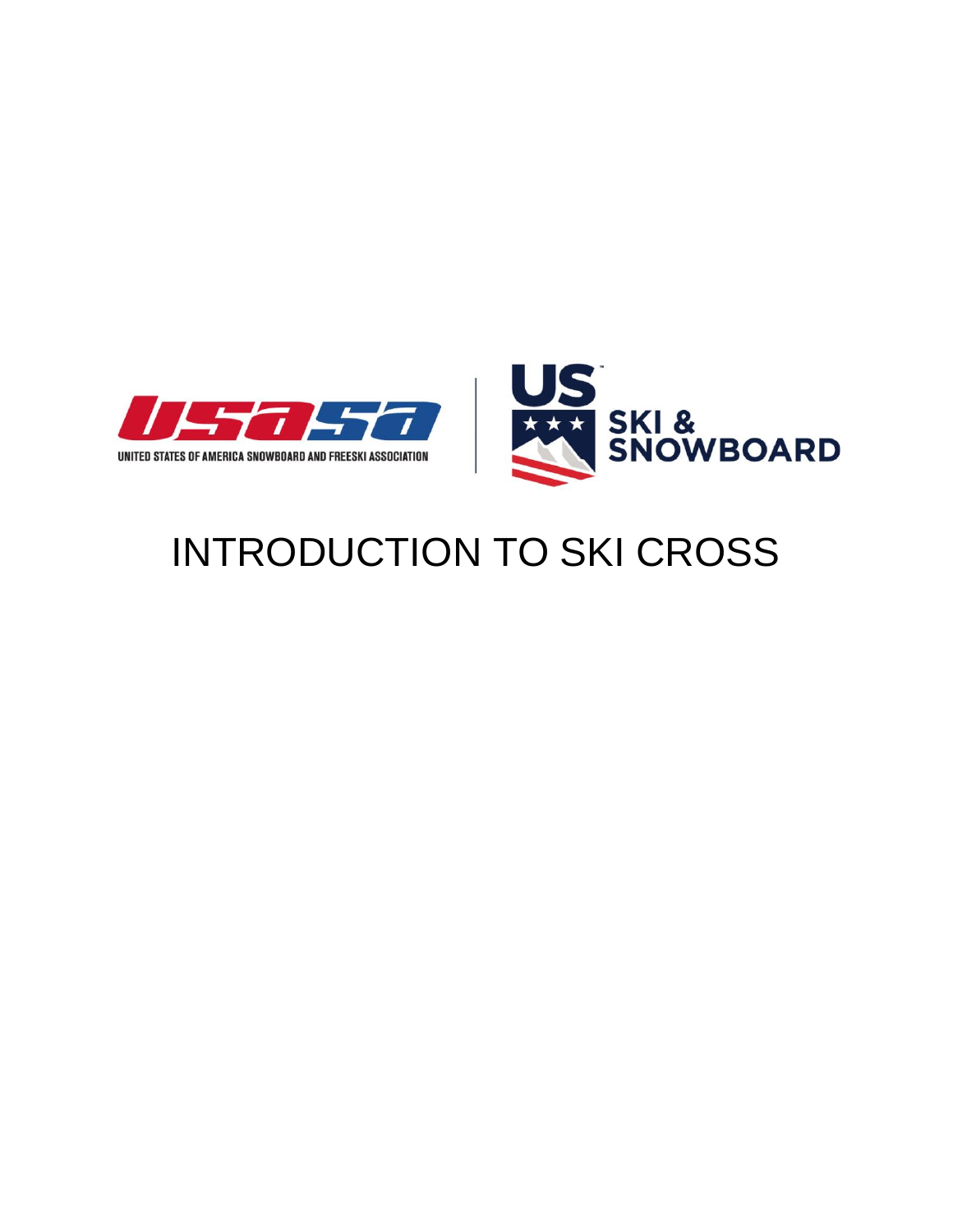<span id="page-1-0"></span>

| <b>INTRODUCTION</b>                                        | 3  |
|------------------------------------------------------------|----|
| <b>SPORT ORGANIZATIONS</b>                                 | 4  |
| <b>COMPETITOR LICENSING, REGISTRATION, AND INSCRIPTION</b> | 5  |
| COACH AND OFFICIALS EDUCATION AND REQUIREMENTS             | 6  |
| RULES, REGULATIONS, AND RACE FORMAT                        | 6  |
| <b>SKI CROSS TRAINING ELEMENTS</b>                         | 6  |
| <b>EQUIPMENT</b>                                           | 10 |
| <b>SAFETY GUIDELINES</b>                                   | 11 |
| <b>CONTACTS</b>                                            | 11 |
| <b>CLUBS AND PROGRAMS WITH KNOWN SKI CROSS PROGRAMS</b>    | 12 |
| <b>BACKGROUND &amp; EXPLANATION OF SKI CROSS</b>           | 12 |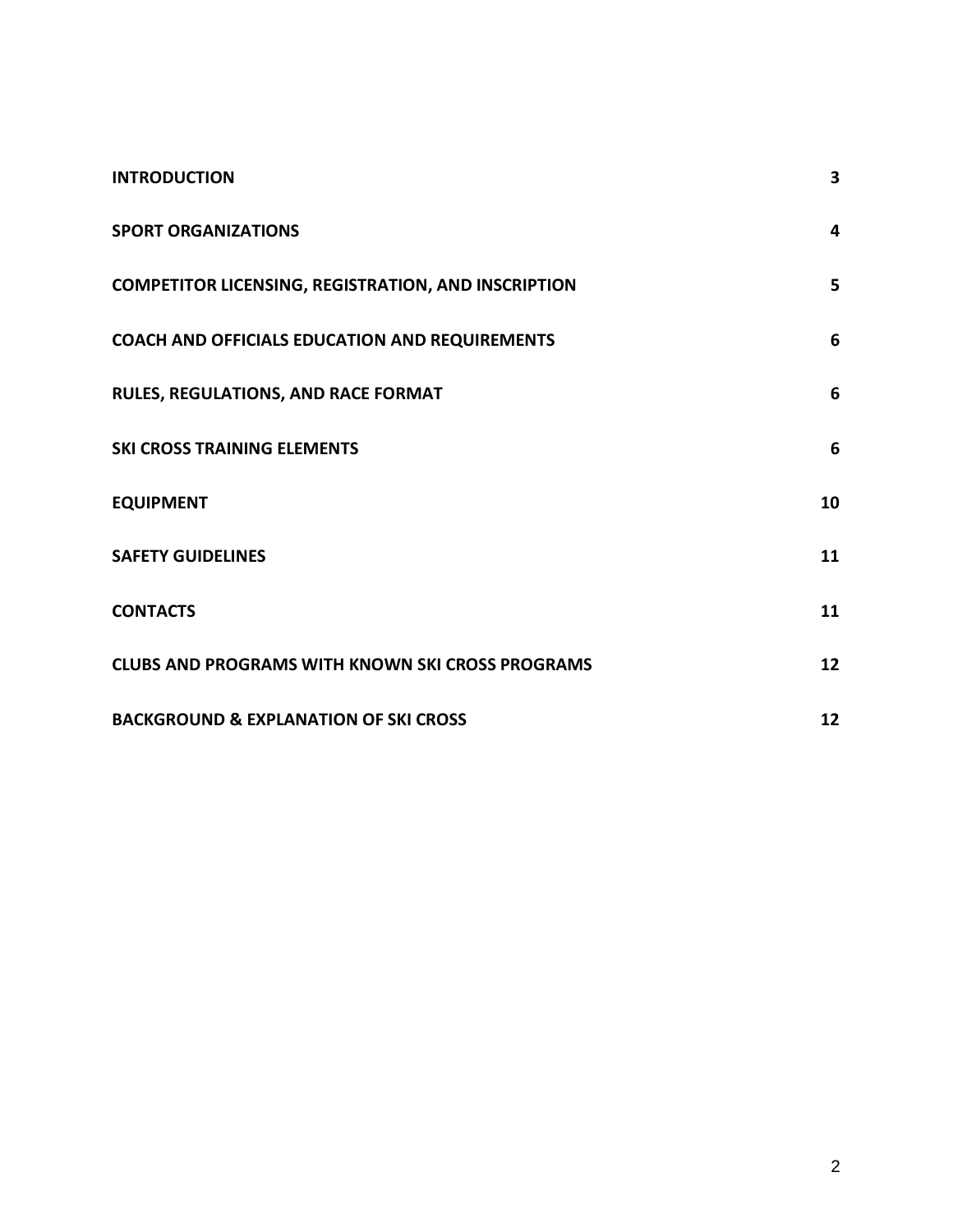# **Introduction**

Are you looking for new training and competition avenues for alpine ski athletes, or to develop new movement patterns with any ski athlete? Ski Cross is an excellent event option to explore. Ski Cross is quickly gaining popularity and has been approved to move from Freestyle and Freeski to a discipline under Alpine at the FIS level. Ski Cross is an exciting discipline that involves all aspects of ski racing and freeskiing, combined with the added element of racing side by side. Competitors inspect and train the course prior to the event day and oftentimes will have advanced training sessions similar to speed events for FIS events. Competition day training is common at the grassroots (entry) level. In the United States, entry level Ski Cross racing is delivered through the United States of America Snowboard and Freeski Association (USASA). FIS level racing and above is delivered through U.S. Ski & Snowboard.

Ski Cross presents a simple programming opportunity for any club with athletes who like to go fast, rip varied terrain, and will enable them to develop a diverse skill set. Ski Cross can serve as an excellent growth opportunity for any skier and is especially well suited to athletes with an Alpine ski racing foundation. Adding Ski Cross programming to club programs has been shown to increase the retention rate for athletes coming out of youth programs, provide another racing option for athletes in Alpine racing programs, and bridge the gap between Alpine, Freeride and Freestyle.

"By engaging our alpine athletes in Ski Cross last year at the USASA level I saw first hand some new found excitement and energy in our athletes. We were able to develop new skills in an unfamiliar setting and they were smiling the whole time! I feel Ski Cross utilized as a development aspect of alpine skiing fundamentals will lead to a stronger alpine program nationwide. It is exciting as a coach and athlete. The terrain and challenges are varied, and like anything else always relies on solid skiing fundamentals." - Will Brandenburg; U.S. Ski Team Alumnus, Olympian, Alpine Director (SVSEF) [read more about the SVSEF season here](https://skiracing.com/should-ski-cross-be-an-alpine-discipline/)

"After spending most of my youth Alpine ski racing, I was burning out and had my eyes on other aspects of life until I tried Ski Cross. Ski Cross resparked my passion and interest in ski racing, Ski Cross kept me in the sport. Now, I have 7 years of Ski Cross World Cup racing experience, serve as the athlete rep for Ski Cross within the U.S. Ski and Snowboard, and get to share my passion for ski racing as I coach with the Jackson Hole Ski & Snowboard FIS Alpine program. While my time racing Alpine allowed me to develop great skiing fundamentals, Ski Cross kept me in the sport for life." - Whitney Gardner; U.S. Ski Cross Team Alumnus, Ski Cross National Champion (2019, 2020), FIS Alpine Coach (JHSC)

To get started in Ski Cross, no specialty equipment is required for athletes or clubs beyond what is required for Alpine or Freeski. To learn more about Ski Cross, how to get involved, and integrate Ski Cross training into your Alpine, Freeride or Freestyle programs, see below.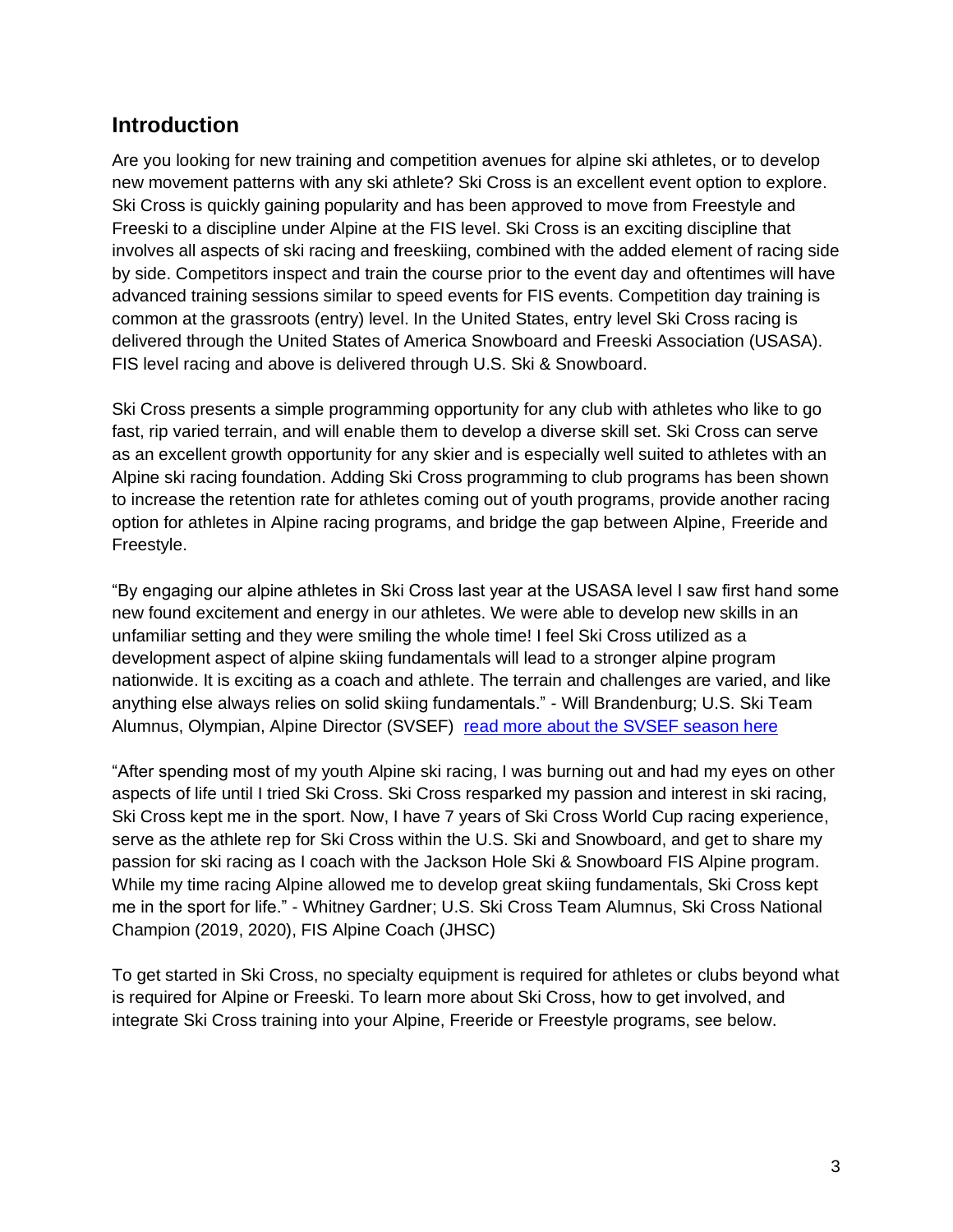# **Athlete Development Pathway**

Below are some resources with more information on the Ski Cross athlete pipeline.

U.S. Ski & Snowboard Freeski Pipeline: [HERE](https://usskiandsnowboard.org/sites/default/files/files-resources/files/2019/Freeskiing_pipeline_US-Ski%26Snowboard-19-20.pdf)

Long-term Athlete Development Model: [HERE](https://usskiandsnowboard.org/sites/default/files/files-resources/files/2017-11/Freeski%20Training%20Systems%2011-16-17_1.pdf)

U.S. Ski Cross Participation/Results Stats: [2016-2020 stats here](https://drive.google.com/file/d/1EMf9mPXBWHMgHqv5rewcdGA462O22CnL/view?usp=sharing)

# <span id="page-3-0"></span>**Sport Organizations**

The first step in the competitive pipeline is [USASA.](https://usasa.org/)

## **About USASA**

There are 30-32 different Series each year, each led by a Series Director that works with local clubs and resorts to host events and educational clinics. The Series Directors are the only authorized members to host and sanction USASA events. All events are sanctioned and insured by USASA and officiated and scored by a USASA TS, Tabulator and Jury (similar to a TD, RA and Jury).

Once registered as full member athletes must select a home series to compete in. Athletes may compete out of series and acquire National Ranking points to qualify for the Championships or secure the series title in their home series. Each series is awarded one NC spot per age group, gender, and discipline to the National Championships.

USASA event days are mixed age groups and oftentimes shared with snowboard athletes. Inspection and training are often mixed and organized at the start. Timed runs and heat racing are completed within age group and discipline. The same rules apply for both disciplines.

USASA National Championships- The final event quota per age group for the National Championships is based on a percentage of the total participation per age group nationwide. (top 15-20%) in addition to the series winners. [Criteria:](https://drive.google.com/file/d/1EKJWu4SM2tk1FHjjZj9MkWSeei923FLK/view) 103.05 [Find a Series,](https://usasa.org/?base) [Membership](https://usasa.org/members/new)

Athletes wishing to compete must hold a USASA membership. Annual Membership is valid for Regional Championship titles, National Rankings and National Championship invites. One Day Membership is not valid for Member Benefits, Regional Championships titles, or National Rankings. [Age Groups](https://usasa.org/members/pricing) - athletes compete in age groups or can move up to an "open class" group.

## **About FIS**

#### FIS Events - [listed from entry level to elite level](https://www.fis-ski.com/DB/freestyle-freeski/ski-cross/calendar-results.html?noselection=true&disciplinecode=SX)

FIS International - multiple events of this level all over the world every year. This is the first FIS level event an athlete should attend.

World University Games - happens every 2 years. Athletes must be selected to attend.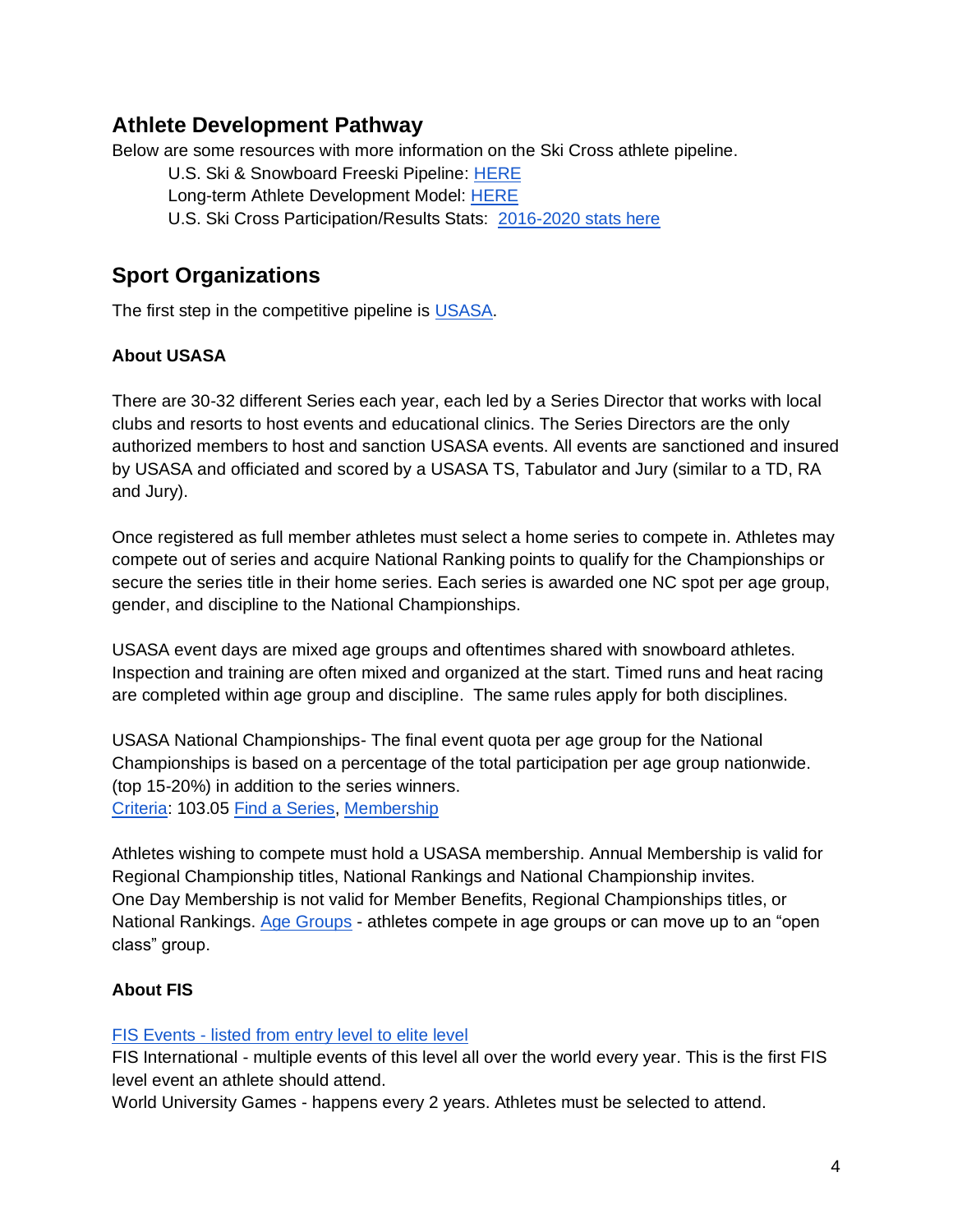Continental Cups NorAm Cup **EuropaCup** South America Cup Australia New Zealand Cup Junior World Championships - annual event held once a year. Must qualify to attend. Youth Olympic Games - happens every 4 years. Must qualify to attend. World Cup Tour - happens every year all over the world. Must qualify to attend. World Championships - happens every 2 years. Must qualify to attend. Olympic Winter Games - happens every 4 years. Must qualify to attend. **[Criteria](https://usskiandsnowboard.org/sport-programs/criteria)** 

#### **Collegiate**

#### [USCSA](https://www.uscsa.org/)

USCSA National Championship World University Games See Special Events (About FIS)

# <span id="page-4-0"></span>**Competitor Licensing, Registration, and Inscription**

#### **USASA**

License Requirements: [USASA](https://usasa.org/members/pricing)

USASA Regional Events require that all athletes have either a Full Membership or One Day Membership. One Day memberships *do not* count towards National Championship qualifications

**USASA National Championships**: Over 1800 athletes compete each year in their respective age groups for national titles in snowboarding and freesking. Athletes must select a home series to compete in. Athletes may compete out of series and acquire National Ranking points to qualify for the Championships or secure the series title in their home series. Each series is awarded one NC spot per age group, gender, and discipline to the National Championships. The final event quota per age group for the National Championships is based on a percentage of the total participation per age group nationwide. (top 15-20%) in addition to the regional series winners.

#### **U.S. Ski & Snowboard**

License Requirement: [U.S. Ski and Snowboard: Freeski](https://usskiandsnowboard.org/membership/freeski-athlete-membership)

#### **FIS**

License Requirements: [U.S. Ski & Snowboard: Freeski,](https://usskiandsnowboard.org/membership/freeski-athlete-membership) FIS Freestyle Competitors must have a U.S. Ski & Snowboard Freeski membership to purchase FIS Freestyle License. FIS Freestyle License is required, FIS Freestyle License is purchased through the U.S. Ski & Snowboard.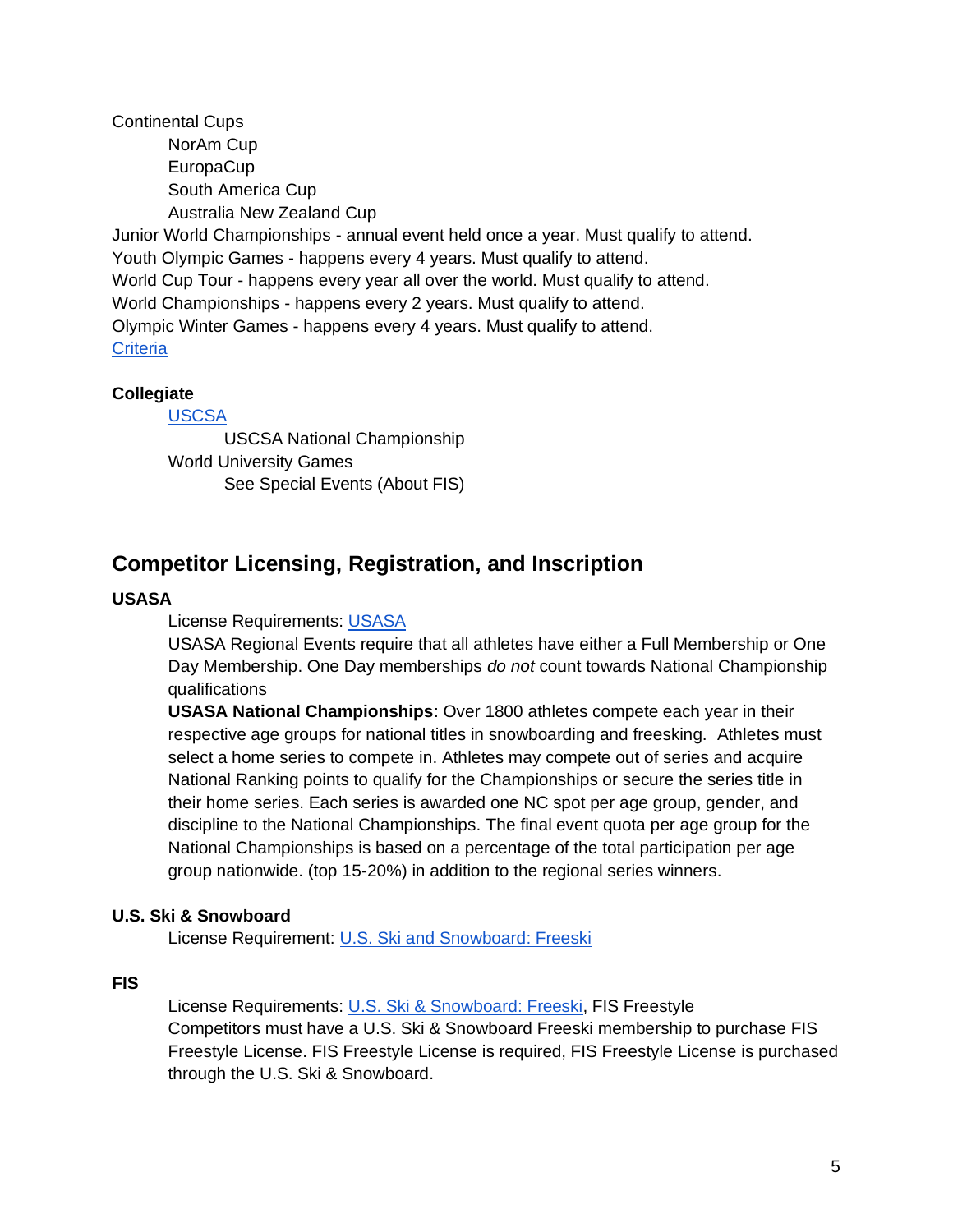Registration and Inscription: To attend any foriegn FIS level event you must request inscription through the U.S. Ski & Snowboard. Please contact [elise.saarela@usskiandsnowboard.org.](mailto:elise.saarela@usskiandsnowboard.org) Domestic FIS Events: [Holeshot/NorAm Events](https://usskiandsnowboard.org/event-series/hole-shot-cross-tour)

International FIS Events: [See criteria here](https://usskiandsnowboard.org/sport-programs/criteria) for Junior World Championships, Youth Olympic Games, World Cup, World Championships, and Olympic Winter Games.

# <span id="page-5-0"></span>**Coach and Officials Education and Requirements**

### **Coach Requirements**

USASA - All coaches need to meet all compliance requirements and will also need at a minimum a level 100 coach certification in order to access the Field of Play at any USASA event. There is reciprocity between the U.S. Ski & Snowboard and USASA. Valid U.S. Ski & Snowboard memberships are required at FIS level events.

## **Officials**

USASA: [Coaches and Officials Information](https://usasa.org/resources/coaches/coaches-information) FIS: [ICR](https://assets.fis-ski.com/image/upload/v1591109134/fis-prod/assets/SBFSFK_NEW_ICR_valid_2020-21_marked_up.pdf) (220)

# <span id="page-5-1"></span>**Rules, Regulations, and Race Format**

## **Refer to Rulebooks**

[USASA](https://drive.google.com/file/d/1EKJWu4SM2tk1FHjjZj9MkWSeei923FLK/view) [ICR](https://assets.fis-ski.com/image/upload/v1591109134/fis-prod/assets/SBFSFK_NEW_ICR_valid_2020-21_marked_up.pdf) [CoC Rulebook](https://assets.fis-ski.com/image/upload/v1592372982/fis-prod/assets/document-library/fs-sb-fk-documents/CoC_Rules_FS_SB_FK_2020_21.pdf) [World Cup Rulebook](https://assets.fis-ski.com/image/upload/v1591792318/fis-prod/assets/document-library/fs-sb-fk-documents/WC_RULES_FS_SB_FK_2020_21.pdf) [FIS Points Rulebook](https://assets.fis-ski.com/image/upload/v1592467279/fis-prod/assets/document-library/fs-sb-fk-documents/SBFSFK_FIS_Points_clean.pdf) [Freestyle Glossary of Terms](https://assets.fis-ski.com/image/upload/v1590731156/fis-prod/assets/Glossary_SBFSFK_Rules.pdf) 

# <span id="page-5-2"></span>**Ski Cross Training Elements**

Developing a Ski Cross training program involves lots of elements that are already in place! Anything from freeskiing, alpine training, start section training, & terrain park skiing are all part of what can contribute to a Ski Cross training program

## **Freeskiing**

Freeskiing is an important aspect of skiing development to expose athletes to a variety of terrain, encourage athletes to learn terrain management, body positions, and develop a diverse skill set on both natural and manmade terrain that is already on your mountain. Technical Freeskiing is also essential to skill development; including drills focused on overall skiing fundamentals and terrain management fundamentals encourages athletes to diversify skill and apply intentional movement patterns to their skiing tactics and techniques. [Here](https://videos.usskiandsnowboard.org/SportEdVideoLibrary) is a library of drills to incorporate into training.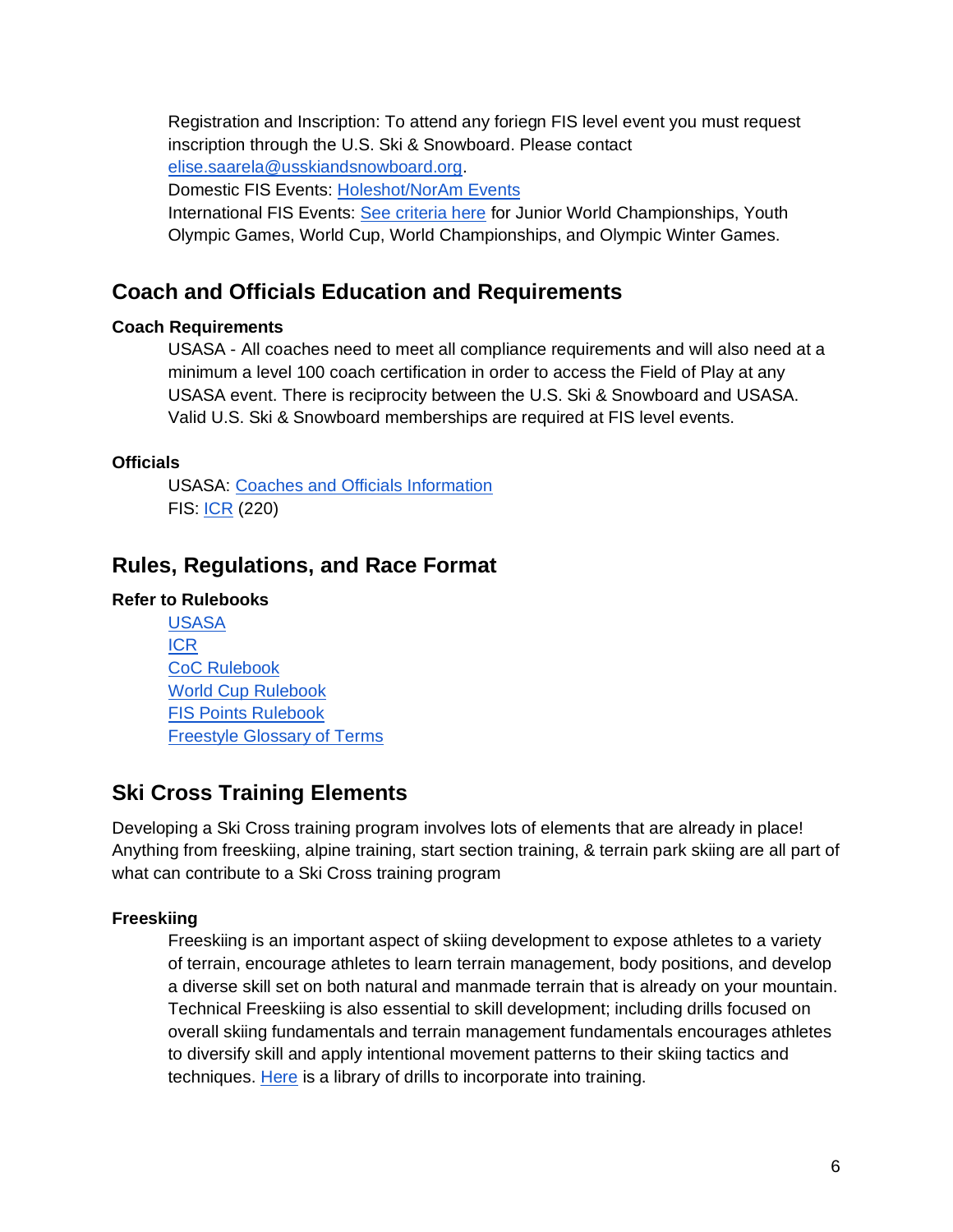#### **Alpine**

Alpine gate training and racing also encourages athletes to develop skills in inspection and visualization; essential aspects of mental and physical performance, course memorizing, execution, and personal safety.

GS training develops technical skiing fundamentals with speed and turn radius comparable to ski cross.

Super G and Downhill training develops technical skiing fundamentals and the higher speed encourages athletes to be more comfortable on their skis, manage terrain, and learn how to use terrain and jumps to generate speed and acceleration. Slalom promotes technical fundamentals, agility, and balance.

#### **Ski Cross Start Training**

Example of club-level training start section [HERE](https://youtu.be/jBpn6A08jRA) Start Techniques:

The goal of a ski cross start is to generate maximum power and acceleration out of gate and through start features so an athlete can get out in front as soon as possible. There are a variety of techniques and body positions based on start features. These features include: flat versus steep start technique (different power trajectory) and start features following the gate (flatter or rolling features versus steep wutang or another steep, vertical feature). The start gate is the *only* consistent feature in a ski cross course and repetition and experience volume is essential to mastering a fast start. Experience and comfort decreases likelihood of injury while increasing agility, mobility, coordination, and athleticism. Remember that different athletes' bodies and/ or abilities require trying different strategies to generate maximum power and acceleration out of the start gate and through start features.

Strategy is important to ski cross; since there is a wide variety of factors, athletes must be mentally flexible and strategically have several "backup" plans.

Multiple line choices are necessary when head-to-head racing because another racer ahead of an athlete may be in the way, or in their line of choice. Every athlete should have a plan A, B, C, etc.

Line blocking or strategic "line protection" is a tactic athletes may take to protect their line and/ or avoid being passed by racers behind them.

Passing requires athletes to be confident and tactical in terms of where, when, and how to pass on a course. Factors of passing include: wind draft, knowing and utilizing personal strengths of each athlete, knowing opportune locations on a course where passes can be made, and being able to make rational decisions in the moment and under pressure.

#### **Use Your Mountain's Terrain**

Terrain parks are often already built at many ski resorts. Utilize terrain parks to practice inspection and visualization, then air awareness to improve balance, aerodynamics, ability to judge speed and trajectory, and to increase confidence and comfort in a variety of types of terrain (i.e. small jumps, side hits, larger jumps, and varied trajectory of jumps).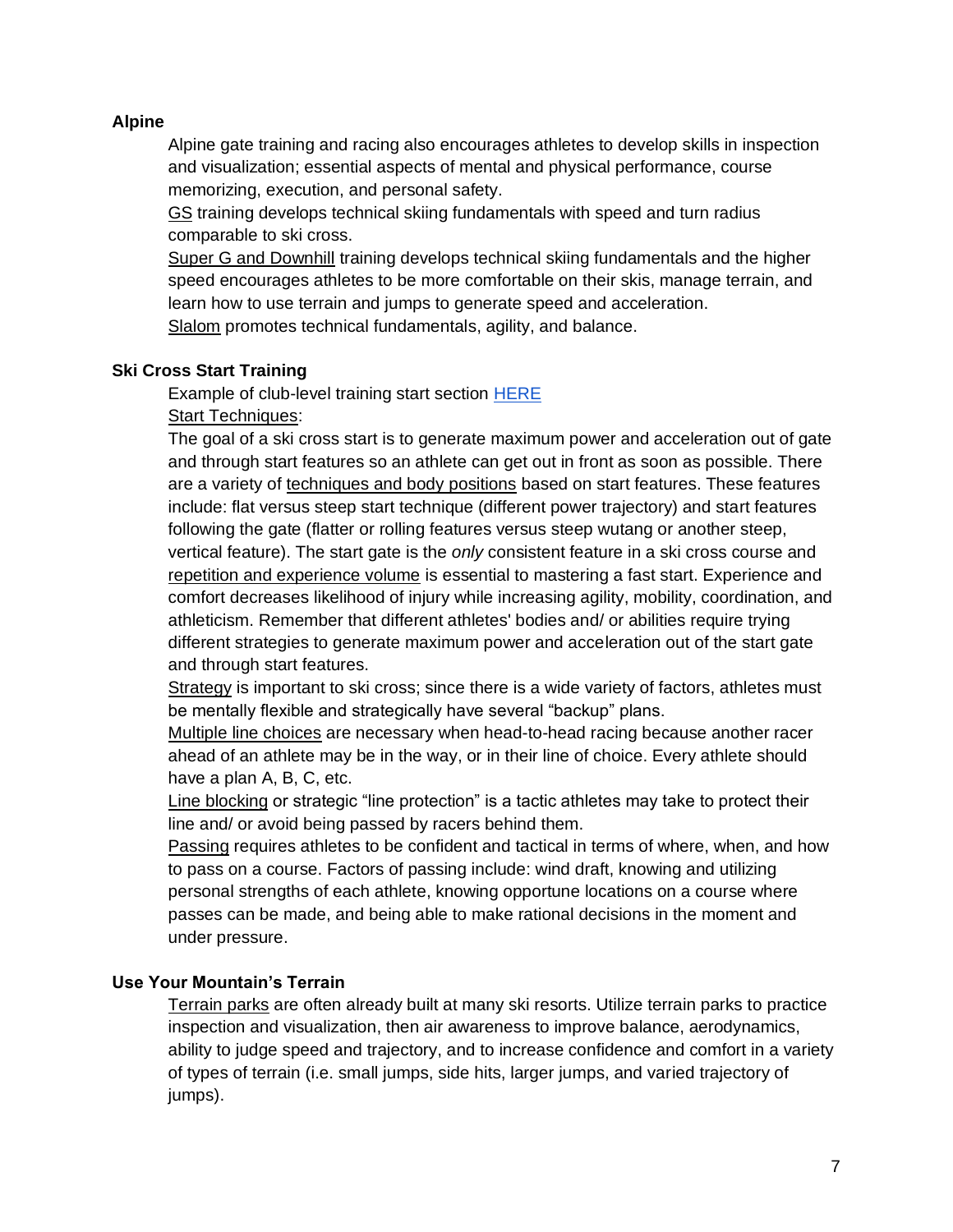Jump Techniques include:

**Take-offs-** Press, absorb, pop, pre-jumps, cowboy, various types of jumps and dynamic movement to control air time.

**Landings** Physics of maximum acceleration upon landing (and on downslope) "Matching" of landing transition for smooth return to snow and maximum glide. ie.ski angle lands at the same angle as landing slope. Absorb force of landing to create less friction and encourage more acceleration

# **Course Information**

#### **Course Types:**

Permanent courses are often open to the public and training for the home club or for surrounding clubs. Semi-permanent are typically built for competition and training prior to competition; the home club can invite teams to train on the course prior to official competition training for more exposure and to offset building and operation costs. Ski Cross courses can be used for a variety of purposes and levels with modifications including club training, entry level events, and public use.

#### **Course Features Explanation:**

Start Section

Purpose: Series of sharp terrain features right after the start to separate competitors prior to the first turn

Start Feature Examples:

WuTang- A sharp almost vertical face that requires athletes to utilize dynamic movements and hip mobility to get over. General seen in start sections where speeds are slower.

Rollers- Used to separate athletes in the start or in higher speed sections to test athletes timing, movement and on snow contact. Often times will be placed in packs of two or three to offer several different combinations to maneuver.

Step-Up- A jump that has a moderate that requires athletes to pop or fly over or onto a section above the takeoff.

Step-Down- A jump that has a flat takeoff with a downhill landing.

Butter Box- A take off gapping to a flat deck on top and a jump off to a landing transition

Aztec- A complex feature that combines step up and step down features.

Body of Course

Feature Examples:

Natural Hill Characteristics- use the natural characteristics of the hill to help inspire features and course build.

Bank Turn- skiers use the interior line of the bank.

Fall-Away, Off-Camber, Negative Turn- skiers use the exterior line of a built bank or a natural fall-away turn.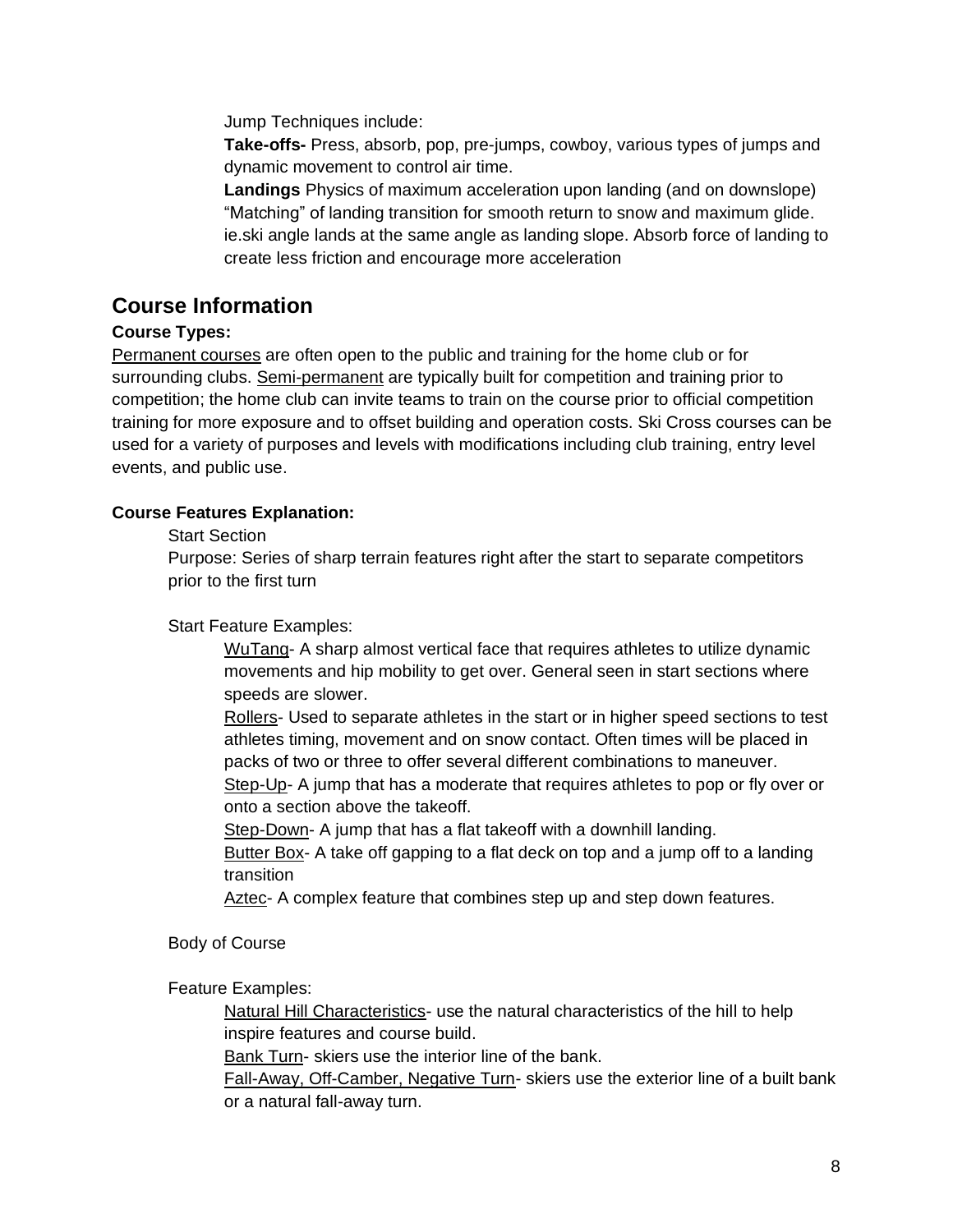Banks can be built to use both the interior or exterior line for more course options; this is ideal for a variety of training options.

#### Rollers

Single Roller- single standing roller.

Roller Pack- Double, Triple, etc.: clearing or jumping over roller(s).

Dragon's Back- Pyramid shaped roller pack with rollers building up to an apex, then back down.

Level or Off-Camber Roller- rollers can be built level with or off-camber; one side of the roller being bigger or taller than the other.

Off-Camber rollers are built for Ski Cross only (not Snowboard)

#### Jump Types

Step-Up- landing is above takeoff Step-Down- landing is below takeoff Step-Over- jump with mandatory gap between takeoff and landing Table- takeoff and landing are in same or similar plane Butter Box- A take off gapping to a flat deck on top and a jump off to a landing transition Hip or Corner Jump- off camber takeoff and/or landing

Variables (including and not limited to):

Speed **Skill Design** Snow condition

Finish Line & Finish Area (Finish Corral)

Finish Line marks the end of the course defined by two vertical markings and a marked straight line on the snow. Finish Area or Corral must be completely fenced off with an opening only

accessible for skiers to exit.

See Rules, Regulations, and Race Format handbooks for more resources and specifications. See [ICR](https://assets.fis-ski.com/image/upload/v1591109134/fis-prod/assets/SBFSFK_NEW_ICR_valid_2020-21_marked_up.pdf) Section 5100 for more details on FIS Ski Cross technical specifications and rules.

#### **Start Commands**

USASA Start Command- After racers are positioned in the gate and 30/15 second warning is given. Start command- Racers ready, "attention"- Non verbal gate drop 1-5 seconds after "attention."

FIS Start Command- "We are ready for the next heat, proceed to the StartGate", "Enter the start gate" (30 seconds before start command), "Skiers Ready", "Attention", (starter waits between 1- 4 seconds), (Non-verbal gate drop - no verbal command).

See FIS Start Command Guidelines [HERE](https://assets.fis-ski.com/image/upload/v1542730293/fis-prod/FS_FIS_Freestyle_ICR_2018_Fall_marked-up.pdf) (5610.3.2)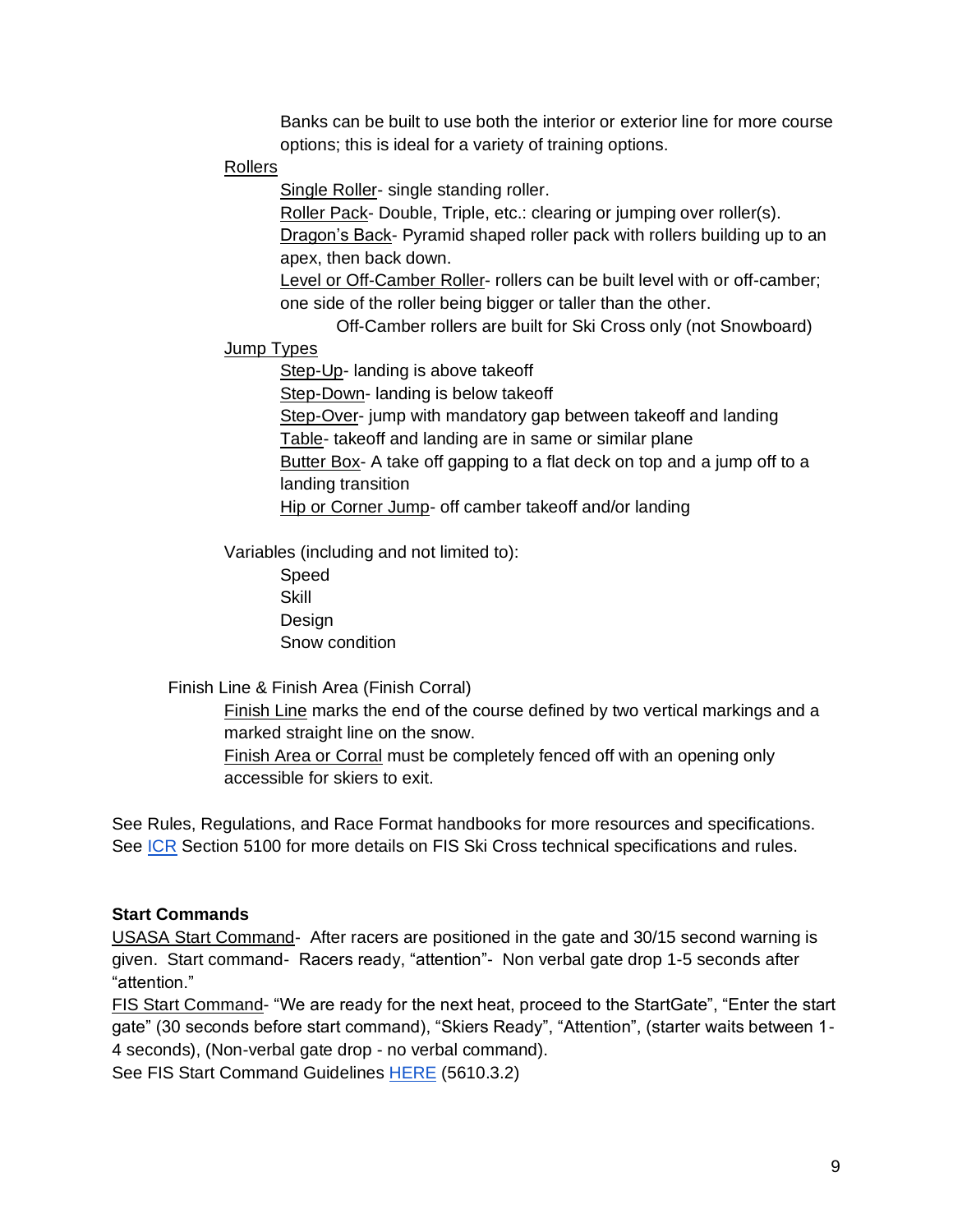# <span id="page-9-0"></span>**Equipment**

#### **Clubs:**

Start Gate

2-4 person gate for training

4 person gate if hosting competitions

Start Gate Specifications [HERE](https://wiki.fis-ski.com/index.php/Ski_Cross_Start_Gate_Standards)

Start gates can be made of 4x4 posts with handles at a regional level. Bungee start or verbal "go" command may be used with Disqualification (DQ) for movement when no drop gate is available.

Shaping Tools

Scoop Shovel Transfer Shovel Push Shovel Shape tool

Drill (auger bit)

Timing Equipment

Alpine Training Equipment

Gates and gate-like items (brushes, stubbies etc.)

Ski Cross Gates (same as Snowboard Gates)

One Stubby gate and one alpine gate with a triangular panel.

Ski cross color bibs- used to easily distinguish racers at the finish. Colors assigned to bibs before each heat and relayed to finish.

Example: "12 is wearing red, 6 is yellow, 15 is Green, 9 is black."

#### **Athletes:**

Youth:

**Skis** 

GS Skis or similar (no size or radius restrictions)

Other requirements:

Helmet mandatory Speed suits not permitted, regular outerwear suitable

FIS: (Based on the [Specifications for Competition Equipment Edition](https://assets.fis-ski.com/image/upload/v1544086634/fis-prod/Specifications_for_CC_JP_NC_SB_FS_FK_Competiton_Equipment.pdf) 2019/20) Skis

GS Skis (no size or radius restrictions)

(2.4) Two pairs of skis allowed for competition

(3.4) Binding Height 50mm (FIS, ENL, U14, U16)

#### **Boots**

(4.0) Boot Height ("thickness") Restriction: 43mm

Ski Cross Suit

Custom Suits: [One Studio](https://www.onestudio.nz/)

See Requirements, Restrictions, and Specifications (6.1)

#### Helmet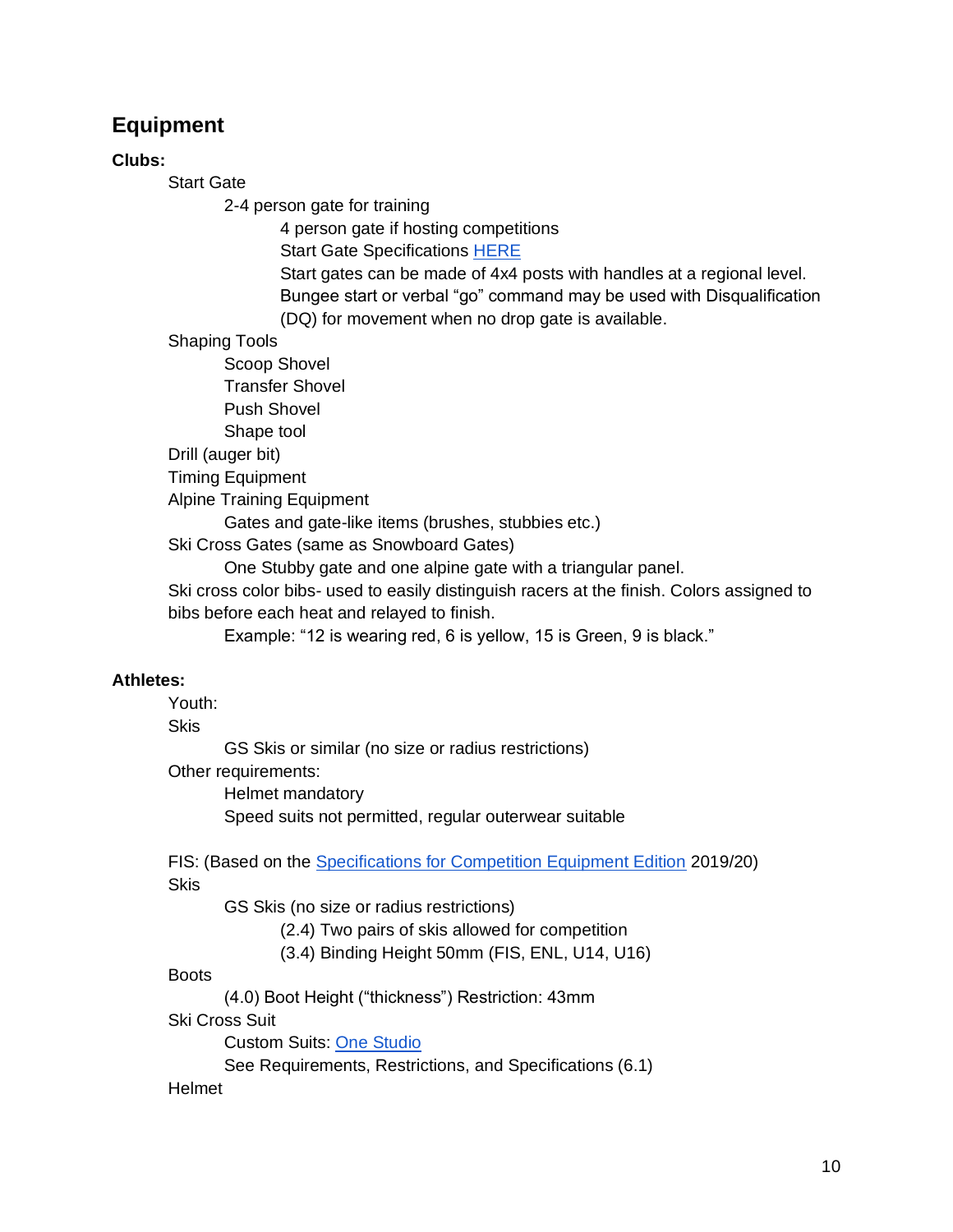(7.1) model must fulfil ASTM 2040 and EN 1077 (class A) (i.e. Alpine GS/SG/DH Standard with FIS approval label)

Other Recommended Protection

Back protection (Section 9) Mouth Guard

# <span id="page-10-0"></span>**Safety Guidelines**

**Events** 

- Course construction should be built for middle third of the competition field
- All protection should be installed prior to inspection and testing
- It is recommended that open gates (gates without features) be used to control speed and guide athletes on course.
- Negative turns (fall away) may be used at all levels.
- All organized training on course must have section chiefs and eyes on course from start to finish.
- Inspection and training protocols must be adhered to and approved by the jury before inspection
- No outside movement on course once training begins

## **Training**

Youth Level - USASA Events

No mandatory airs, just air options Informed Athletes Rules & Regulations regarding contact, line disruption, etc. Coaches must be informed and pass the info to athletes Sportsmanship

# <span id="page-10-1"></span>**Contacts**

U.S. Ski & Snowboard

Ashley Diebold - Snowboard/Freeski/Freestyle Sport Development Senior Manager [ashley.deibold@usskiandsnowboard.org](mailto:ashley.deibold@usskiandsnowboard.org) Elise Saarela - Snowboard/Freeski/Freestyle Sport Development Coordinator [elise.saarela@usskiandsnowboard.org](mailto:elise.saarela@usskiandsnowboard.org) Alexis Williams - Ski cross/Snowboardcross Team Manager [alexis.williams@usskiandsnowboard.org](mailto:alexis.williams@usskiandsnowboard.org)

U.S. Ski & Snowboard SX Sub Committee

Chair - Gillian Esson - [skykomishskiteam@live.com](mailto:skykomishskiteam@live.com) Athlete Representative - Whitney Gardner - [whitneykgardner@gmail.com](mailto:whitneykgardner@gmail.com) Coaches Representative - Morgan Haymans - [alpinexheadcoach@alyeskaskiclub.com](mailto:alpinexheadcoach@alyeskaskiclub.com)  U.S. Ski & Snowboard Representative - Ashley Diebold [ashley.deibold@usskiandsnowboard.org](mailto:ashley.deibold@usskiandsnowboard.org) USASA Representative - Mike Mallon - [mike@usasa.org](mailto:mike@usasa.org)

11